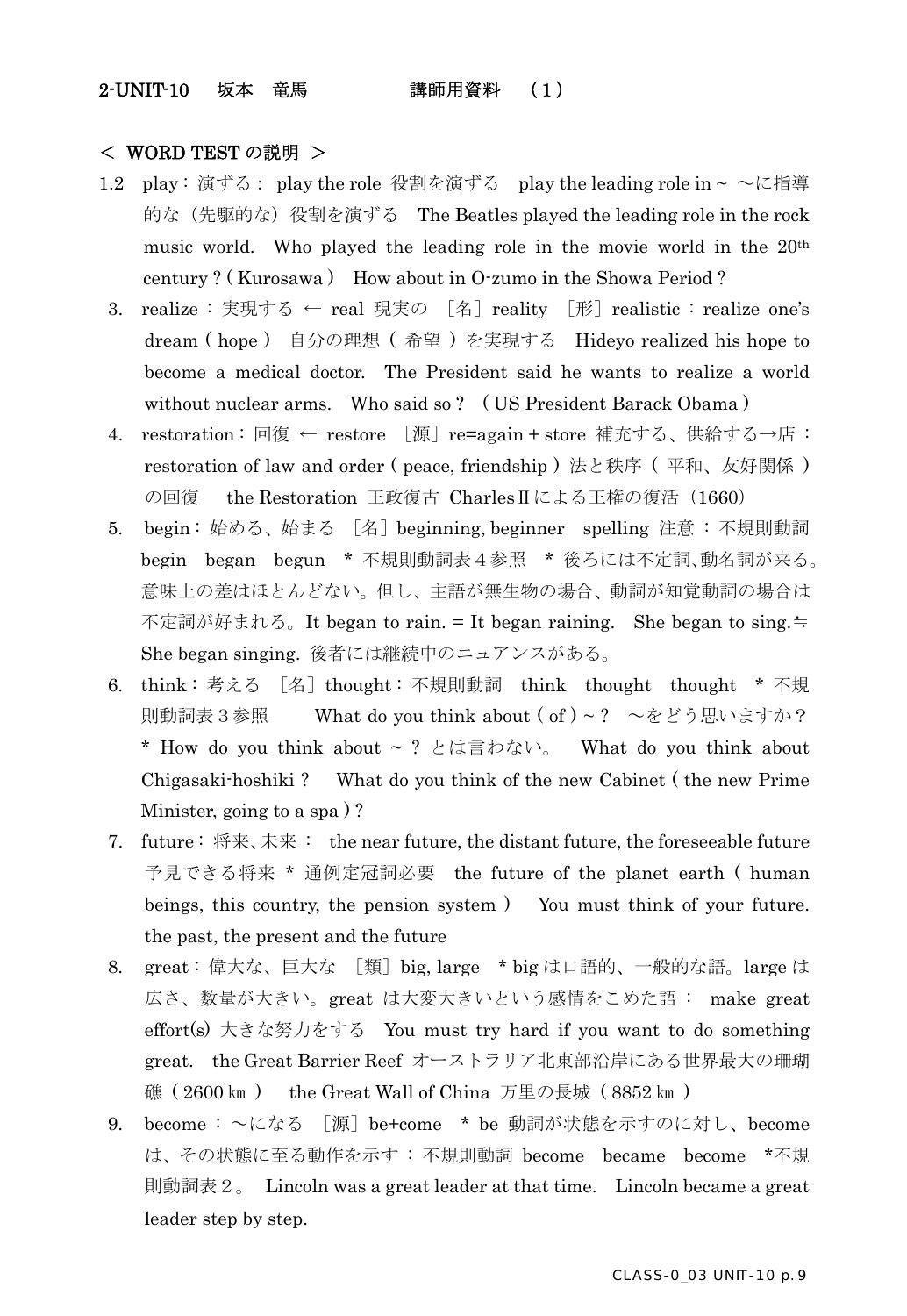- 10. various : いろいろな [名]variety : various ways ( reasons, diseases, kinds of English ) various kinds of bicycles ( dictionaries, roses, seafood, ballpoint pens )
- 11. including : ~を含む \* 現在分詞からきた前置詞 [反] excluding ~を除く: my hobbies including stamp collecting, walking and painting pictures major nations including the United States, Russia and China \* including  $\forall x, \forall y$ で全部ではなく、他にもあることを示唆する。
- 12. politics: 政治 \* 単数扱い cf. economics [形] political [名] policy, politician : local politics 地方政治 The female announcer entered politics. その女性アナ ウンサーは政界に入った。 Japanese politics has greatly changed in 2009.
- 13. make : する : 不規則動詞 make made made 不規則動詞表3 : make efforts 努力する make A ~ A を~にする He made great efforts to make his company famous. The actor said he did not make her drink the drug.
- 14. together : 一緒に : together with ~ ~と一緒に : All together now ! さあ、 みんな一緒に! I enjoyed baseball together with my classmates. Hatoyama said he will make efforts together with Ozawa to change this country. J.F.K. together with Abraham Lincoln is still popular among Americans. \* together with に続く動詞は、単数が通例だが、口語では複数にする場合もある。
- 15. such: そのような: such as ~  $\sim$ のような such politicians as Hatoyama and Ozawa 鳩山や小沢のような政治家 I don't like such Japanese food as " Sushi " and " Tempura ". \* such as A の場合は例示、such A as B の場合はAの強勢
- 16. succeed : 成功する [名] success [形] successful [副] successfully: The Democratic Party of Japan succeeded in coming to power. The singer succeeded in making his debut at Broadway. I wish you success. ご成功を祈ります。
- 17. force: 力、(力で)~させる: force A to~ Aに~させる In prewar days, social pressure forced young people to marry. The long business slump forced the company to cut its manpower. In prewar Japan, the government forced young men to enter the military.
- 18. give up : あきらめる、(席を)譲る : 不規則動詞 give gave given 不規則動 詞表4 Never give up ! Don't give up your job halfway. In southern cities of the United States, black people had to give up their seats to white people. The LDP gave up power to DPJ after the general election.
- 19. emperor: 皇帝、天皇 [反]empress: the Emperor and Empress 天皇皇后 \* empress の冠詞は省略 (the) Meiji Emperor, (the) Emperor Meiji the Emperor System 天皇制 the First Emperor 秦の始皇帝 the Last Emperor 清の溥儀 Empress Michiko 美智子皇后
- 20. kill: 殺す、死なす: be killed 殺される、死ぬ The President was killed during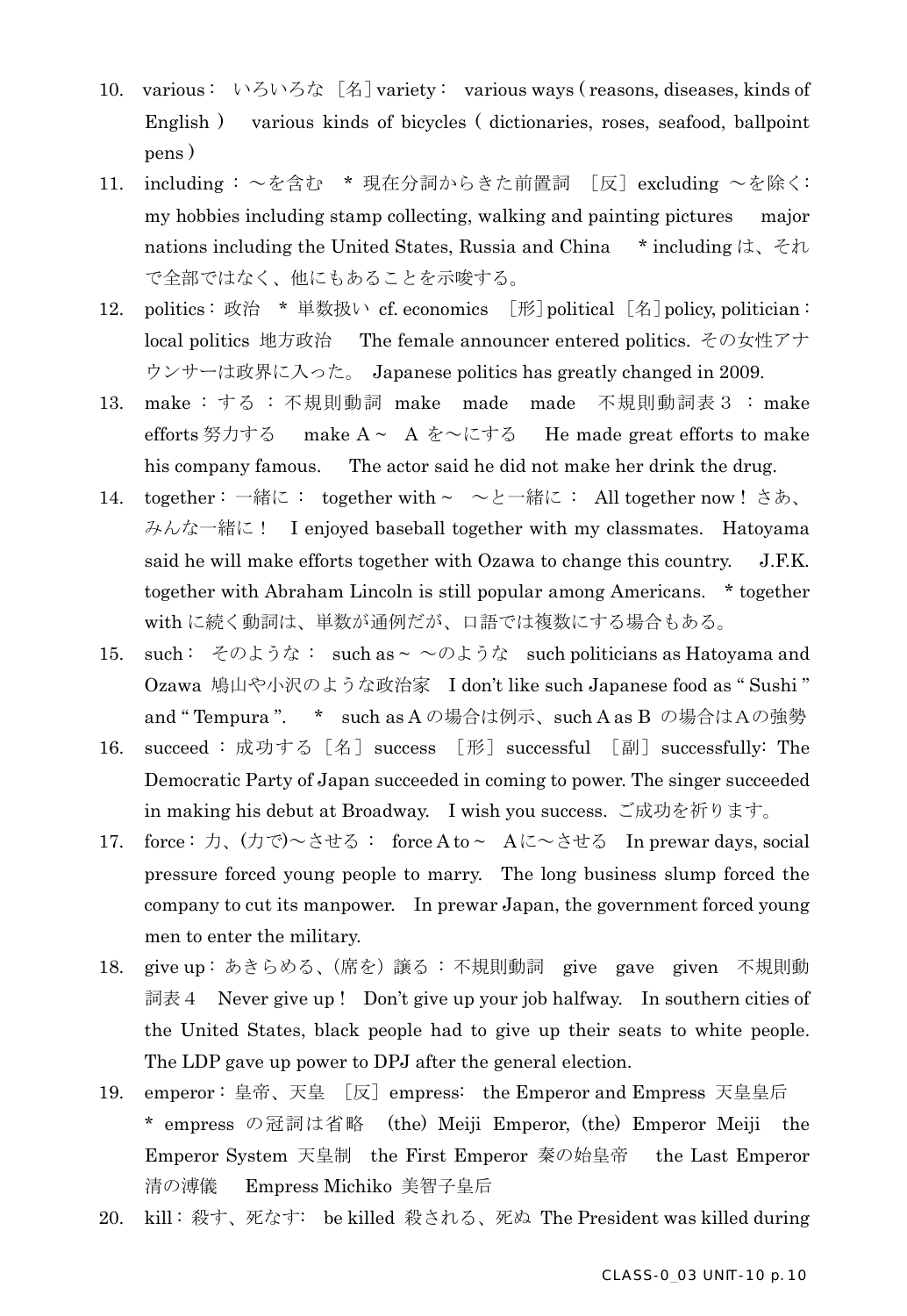a parade. Many people were killed in the air accident. Many American soldiers have been killed in Afghanistan. 戦死した。

- \* Commodore Perry: Matthew Galbraith Perry (1794~1858) アメリカ海軍の提 督。1953 年、クロフネ4隻を率いて浦賀に来航、翌年再度来日して日米和親条約 を結んだ。(See 1-U-9)
- \* the Navy : 海軍。一国の軍隊(国軍)を the Armed Forces と言い、the Army, the Navy, the Air Force などからなる。
- \* the Shogunate : Shogun の居る所、幕府 the Kamakura Shogunate ( the first Shogunate in Japan )

< 発音上の注意 >

- 1. play レーではなく、プレィ
- 6. think th の音を確実に
- 7. future f の音を確実に
- 8. great グレートではなく、グレィト、語尾に母音をつけない
- 10. various ヴェアリアス
- 12. politics アクセントは一番前
- 16. succeed 動詞、名詞ともアクセントは後

### < EXERCISE 2 > 講師用参考

- 1. Yokozuna = grand champion the sumo world =  $O$ -zumo = professional sumo
- 2. Ryoma was killed together with his friend in Kyoto. は不可。in Kyoto が his friend にかかる形容詞句になるから。one of his friends も可。
- 3. after he graduates from university (college) でも可。university (college) は、 無冠詞。 cf. go to school, go to church 建物ではなく本来の目的。after の後の文は 副詞節なので未来形にしない。
- 4. learn は不可。economics 経済学 学問の名前は複数形 cf. physics, politics, linguistics, statistics
- 5. the DPJ = the Democratic Party of Japan, the  $LDP =$  the Liberal Democratic Party, the Communist Party, the Social Democratic Party 政党名には定冠詞

# $<$  EXERCISE 3  $>$

[Ⅰ] 1. How も成り立たないわけではない。たとえば、望遠鏡で見たとか。  $\lceil \,\Pi \,\rceil$ 

- 1. go on a journey ( a picnic, an errand )
- 4. in the  $1960s = in the 1960's$
- 5. where and when は不可。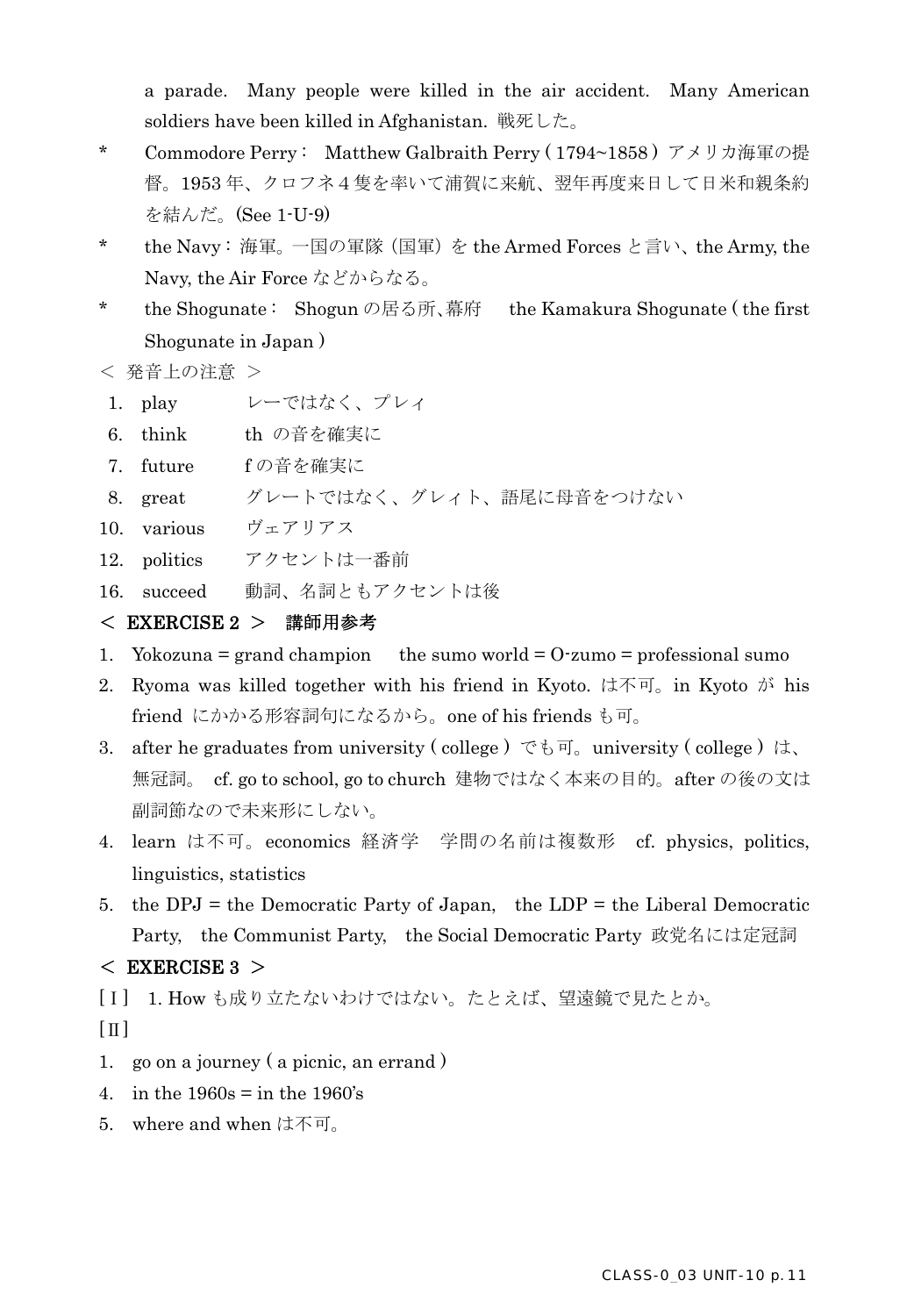## $<$  EXERCISE 5  $>$

EX.

- Ryoma and O-ryo went on their honeymoon to Satsuma at the invitation of Komatsu Tatewaki, another leader in the late Edo Period.
- He wrote a lot of letters to his family members, especially to his elder sister.
- Some of Ryoma's photos were taken by Ueno Hikoma, a famous photographer at the beginning of the Meiji Era.
- He had a grand design for a new government called "Senchu-Hassaku".
- He also had a plan for the development of Hokkaido.
- Another dream of Ryoma was overseas trade.
- Ryoma was an expert of Kenjutsu and always carried a handgun but could not use it because of a surprise attack.
- Ryoma's big bronze statue is at the sightseeing spot of Katsura-hama, Kochi, facing the Pacific.

end